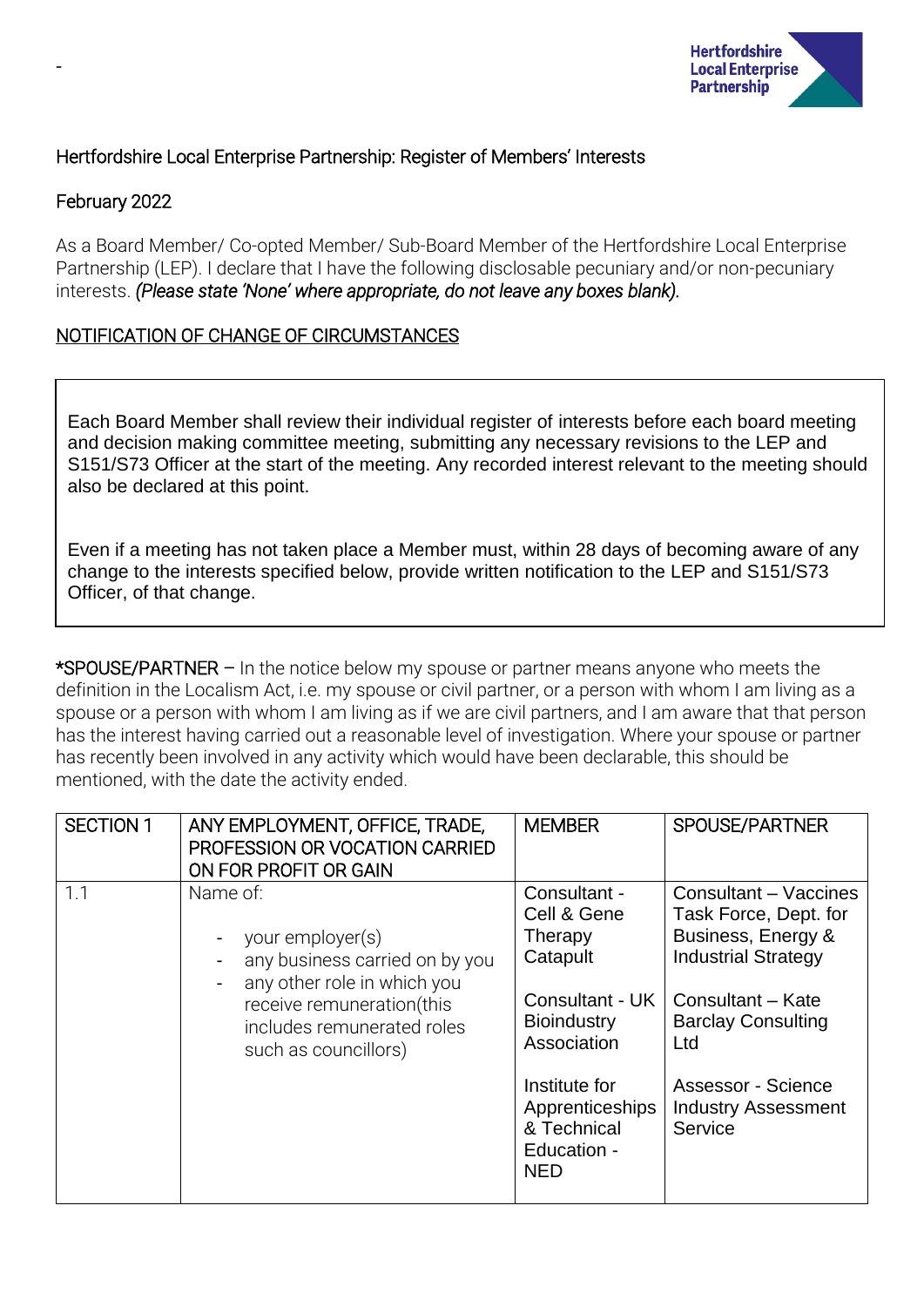

|                  |                                                                            | Consultant -                                 |                                       |
|------------------|----------------------------------------------------------------------------|----------------------------------------------|---------------------------------------|
|                  |                                                                            | <b>Kate Barclay</b><br><b>Consulting Ltd</b> |                                       |
|                  |                                                                            |                                              |                                       |
|                  |                                                                            | Consultant-                                  |                                       |
|                  |                                                                            | <b>High Value</b>                            |                                       |
|                  |                                                                            | manufacturing                                |                                       |
|                  | Description of employment or                                               | Catapult<br><b>Skills</b>                    | <b>Bioprocess</b>                     |
|                  | business activity                                                          | Consultant                                   | Consultant                            |
| 1.2              |                                                                            |                                              |                                       |
| 1.3              | The name of any firm in which you are                                      | Kate Barclay                                 | Kate Barclay                          |
|                  | a partner                                                                  | <b>Consulting Ltd</b>                        | <b>Consulting Ltd</b>                 |
|                  |                                                                            |                                              |                                       |
| 1.4              | The name of any company for which<br>you are a remunerated director        | <b>Kate Barclay</b><br><b>Consulting Ltd</b> | Kate Barclay<br><b>Consulting Ltd</b> |
|                  |                                                                            |                                              |                                       |
| <b>SECTION 2</b> | <b>SPONSORSHIP</b>                                                         | <b>MYSELF</b>                                | SPOUSE/PARTNER                        |
| 2.1              | Any financial benefit obtained (other                                      | none                                         | none                                  |
|                  | than from the LEP) which is paid as a                                      |                                              |                                       |
|                  | result of carrying out duties as a<br>Member.                              |                                              |                                       |
|                  |                                                                            |                                              |                                       |
|                  | This includes any payment or financial                                     |                                              |                                       |
|                  | benefit from a Trade Union within the                                      |                                              |                                       |
|                  | meaning of the Trade Union and                                             |                                              |                                       |
|                  | Labour Relations (Consolidation) Act                                       |                                              |                                       |
| <b>SECTION 3</b> | 1992 (a)<br><b>CONTRACTS</b>                                               | <b>MYSELF</b>                                | SPOUSE/PARTNER                        |
|                  |                                                                            |                                              |                                       |
| 3.1              | Any contract for goods, works or                                           | none                                         | none                                  |
|                  | services with the LEP which has not<br>been fully discharged by any        |                                              |                                       |
|                  | organisation named at 1.1                                                  |                                              |                                       |
| 3.2              | Any contract for goods, works or                                           | none                                         | none                                  |
|                  | services entered into by any                                               |                                              |                                       |
|                  | organisation named at 1.1 where either                                     |                                              |                                       |
|                  | party is likely to have a commercial                                       |                                              |                                       |
|                  | interest in the outcome of the business<br>being decided by the LEP in the |                                              |                                       |
|                  | forthcoming meeting.                                                       |                                              |                                       |
| <b>SECTION 4</b> | <b>LAND OR PROPERTY</b>                                                    | <b>MYSELF</b>                                | SPOUSE/PARTNER                        |
|                  |                                                                            |                                              |                                       |
| 4.1              | Any interest you or any organisation                                       | none                                         | none                                  |
|                  | listed at 1.1 may have in land or                                          |                                              |                                       |
|                  | property which is likely to be affected<br>by a decision made by the LEP.  |                                              |                                       |
|                  |                                                                            |                                              |                                       |
|                  | This would include, within the area of                                     |                                              |                                       |
|                  | the LEP:                                                                   |                                              |                                       |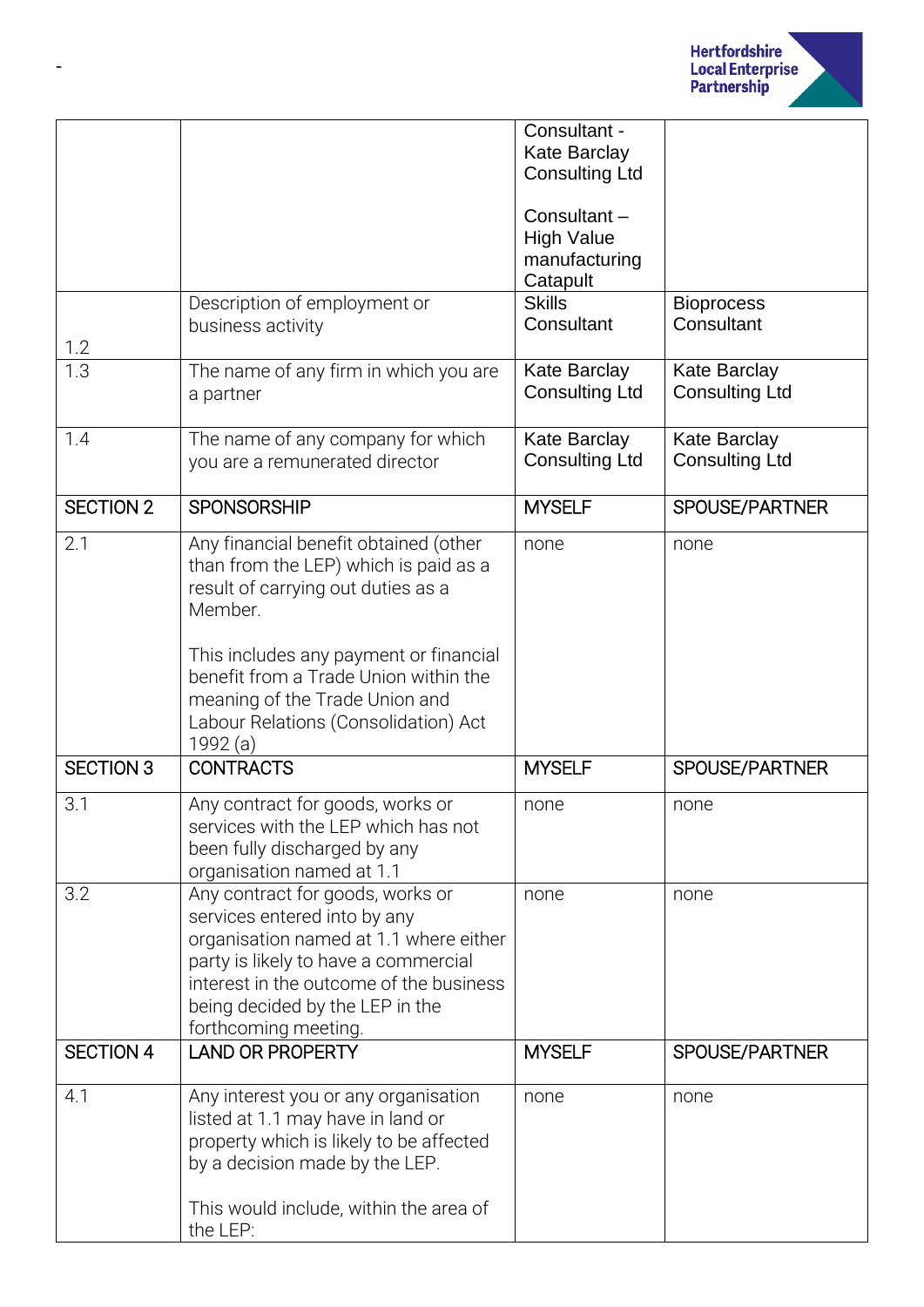

|                  | Any interest in any land in the<br>LEP areas, including your<br>place(s) of residency<br>Any tenancy where the landlord<br>is the LEP and the tenant is a<br>body in which relevant person<br>has a beneficial interest<br>Any licence for a month or<br>longer to occupy land owned by<br>the LEP<br>For property interests, please state the<br>first part of the postcode and the Local<br>Authority where the property resides. If<br>you own/lease more than one property<br>in a single postcode area, please state<br>this.                                                                      |               |                |
|------------------|---------------------------------------------------------------------------------------------------------------------------------------------------------------------------------------------------------------------------------------------------------------------------------------------------------------------------------------------------------------------------------------------------------------------------------------------------------------------------------------------------------------------------------------------------------------------------------------------------------|---------------|----------------|
| <b>SECTION 5</b> | <b>SECURITIES</b>                                                                                                                                                                                                                                                                                                                                                                                                                                                                                                                                                                                       | <b>MYSELF</b> | SPOUSE/PARTNER |
| 5.1              | Any interest in securities of an<br>organisation under 1.1 where:-<br>(a) that body (to my knowledge)<br>has a place of business or land<br>in the area of the LEP; and<br>(b) either-<br>the total nominal value of<br>(i)<br>the securities exceeds<br>£25,000 or one<br>hundredth of the total<br>issued share capital of<br>that body or;<br>if the share capital of<br>(ii)<br>that body is of more than<br>one class, the total<br>nominal value of the<br>shares of any one class<br>in which has an<br>interest exceeds one<br>hundredth of the total<br>issued share capital of<br>that class. | none          | none           |
| <b>SECTION 6</b> | <b>GIFTS AND HOSPITALITY</b>                                                                                                                                                                                                                                                                                                                                                                                                                                                                                                                                                                            | <b>MYSELF</b> | SPOUSE/PARTNER |
| 6.1              | Any gifts and/or hospitality received as<br>a result of membership of the LEP<br>(above the value of £50)                                                                                                                                                                                                                                                                                                                                                                                                                                                                                               | none          | none           |

-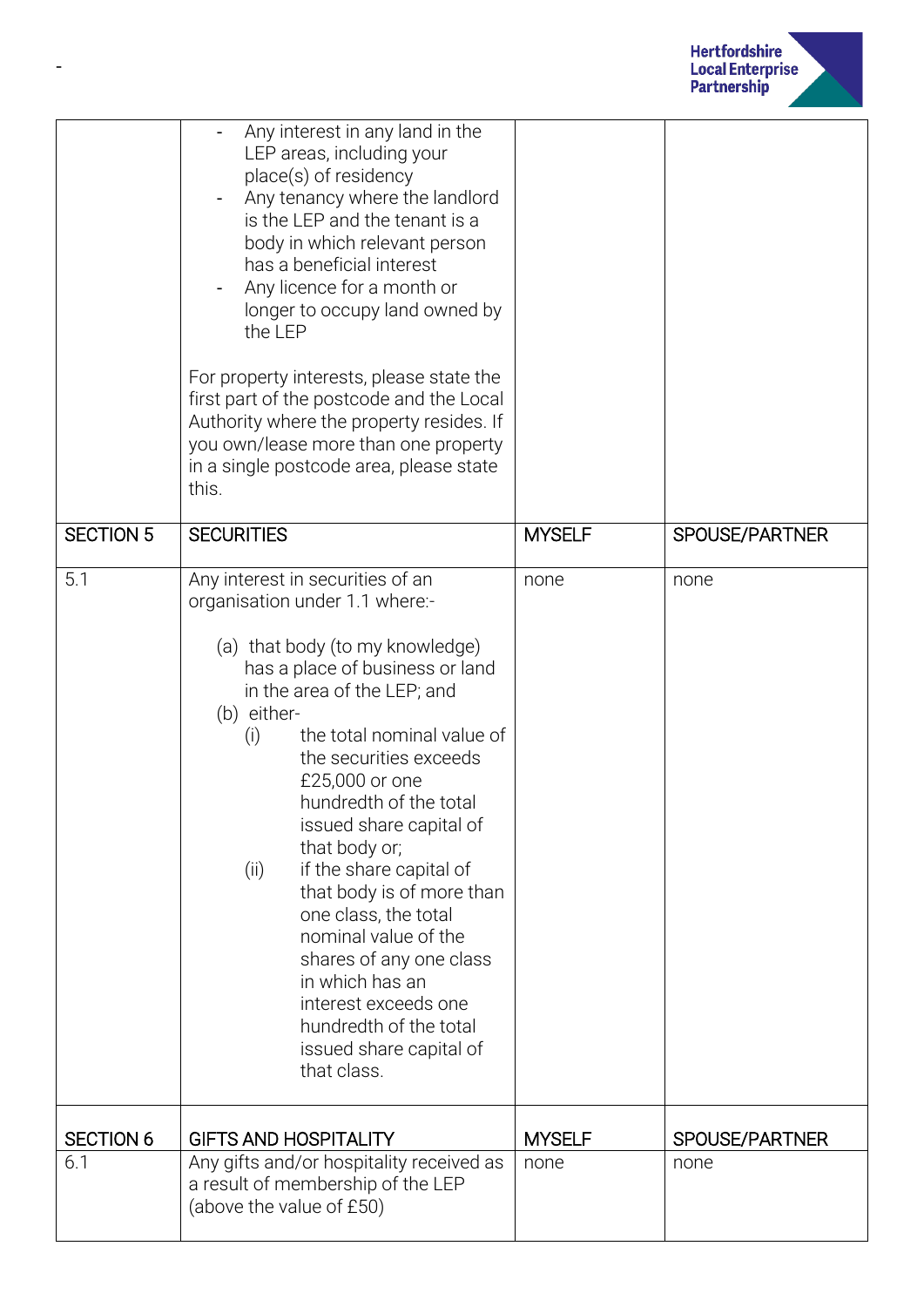

### OTHER INTERESTS

#### Membership of Organisations

I am a member of, or I am in a position of general control, a trustee of, or participate in the management of:

1. Any body to which I have been appointed or nominated by the LEP:

none

-

2. Any body exercising functions of a public nature - eg school governing body or another LEP:

Governor – North Hertfordshire College Non-Executive Director for the Institute for Apprenticeship and Technical Education

3. Any body directed to charitable purposes:

none

4. Any body, one of whose principal purposes includes the influence of public opinion or policy (including any political party or trade union):

none

5. Any local authority (please state any interests you hold as LA leaders/cabinet members for LA land, resources and the LA's commercial interests):

none

6. Any other interest which I hold which might reasonably be likely to be perceived as affecting my conduct or influencing my action in relation to my role.

none